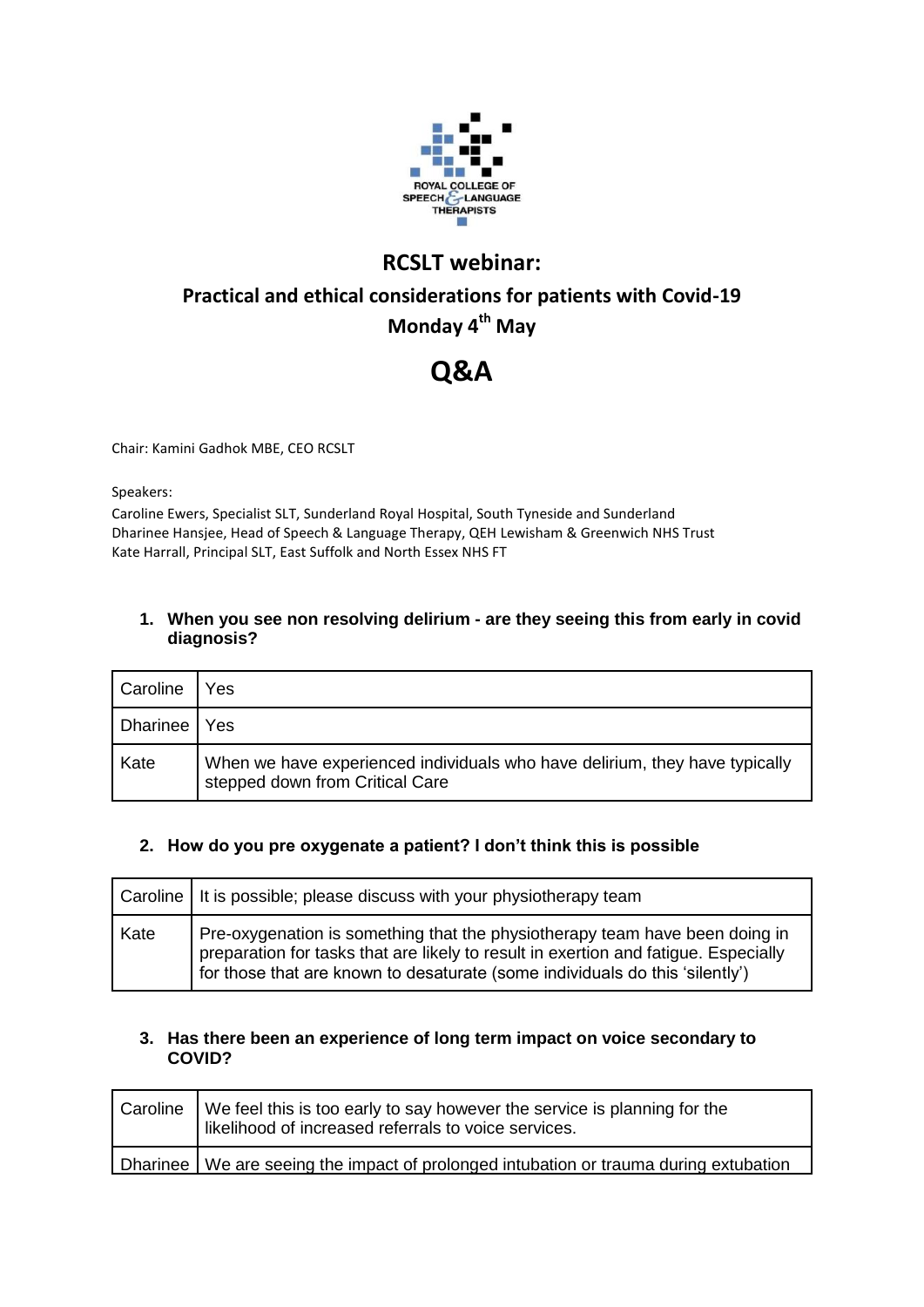|      | and have therefore developed a resource for voice care advice to share with<br>patients                                                                                      |
|------|------------------------------------------------------------------------------------------------------------------------------------------------------------------------------|
| Kate | Same as above. We are anticipating potential difficulties in the long term, and<br>have produced advice leaflets with planned follow up clinics (with our AHP<br>colleagues) |

#### **4. How much more were your nurses and care support workers needed to supervise meal times especially in view of the need to monitor oxygen saturation.**

| Caroline | This varies from patient to patient; we have been well staffed at the trust to<br>support mealtimes on the wards. It would be difficult to quantify this need and<br>we have not audited this input.  |
|----------|-------------------------------------------------------------------------------------------------------------------------------------------------------------------------------------------------------|
| Dharinee | There was definitely a higher need for support during meal times particularly<br>due to patients being on oxygen support. During the peak - all AHPs were<br>offering support to help nurses and HCAs |
| Kate     | Nothing further to add                                                                                                                                                                                |

**5. Question for Caroline Ewers - As you mentioned your discussions with physio were very helpful, you expressed that they suggested an appropriate range for oxygenation maintenance during your assessment that is acceptable for COVID patients. What is this range and is this variable depending on their previous medical history e.g. COPD patients? What is the lowest range that would be acceptable according to your physios? Many thanks**

| Caroline   This varies from patient to patient - you would need to speak to your physio |
|-----------------------------------------------------------------------------------------|
| team re. This on a case by case basis                                                   |

#### **6. Are they dysarthric? I thought they want purée due to decreased appetite, smell and taste- not necessarily CN XII involvement**

| Caroline | The main issues we have found are fatigue and delirium / lack of awareness at<br>mealtimes. We feel there has not been enough patients at our trust with this<br>particular issue and we have found it difficult to differentially diagnose this due<br>to other comorbidities (e.g. MS) |
|----------|------------------------------------------------------------------------------------------------------------------------------------------------------------------------------------------------------------------------------------------------------------------------------------------|
|          | Dharinee   We still need to explore data further to see if there is a pattern with prolonged<br>intubation impacting on CN XII or whether its the delirium or confounding<br>variable like medication. More analysis of data is required to draw conclusions.                            |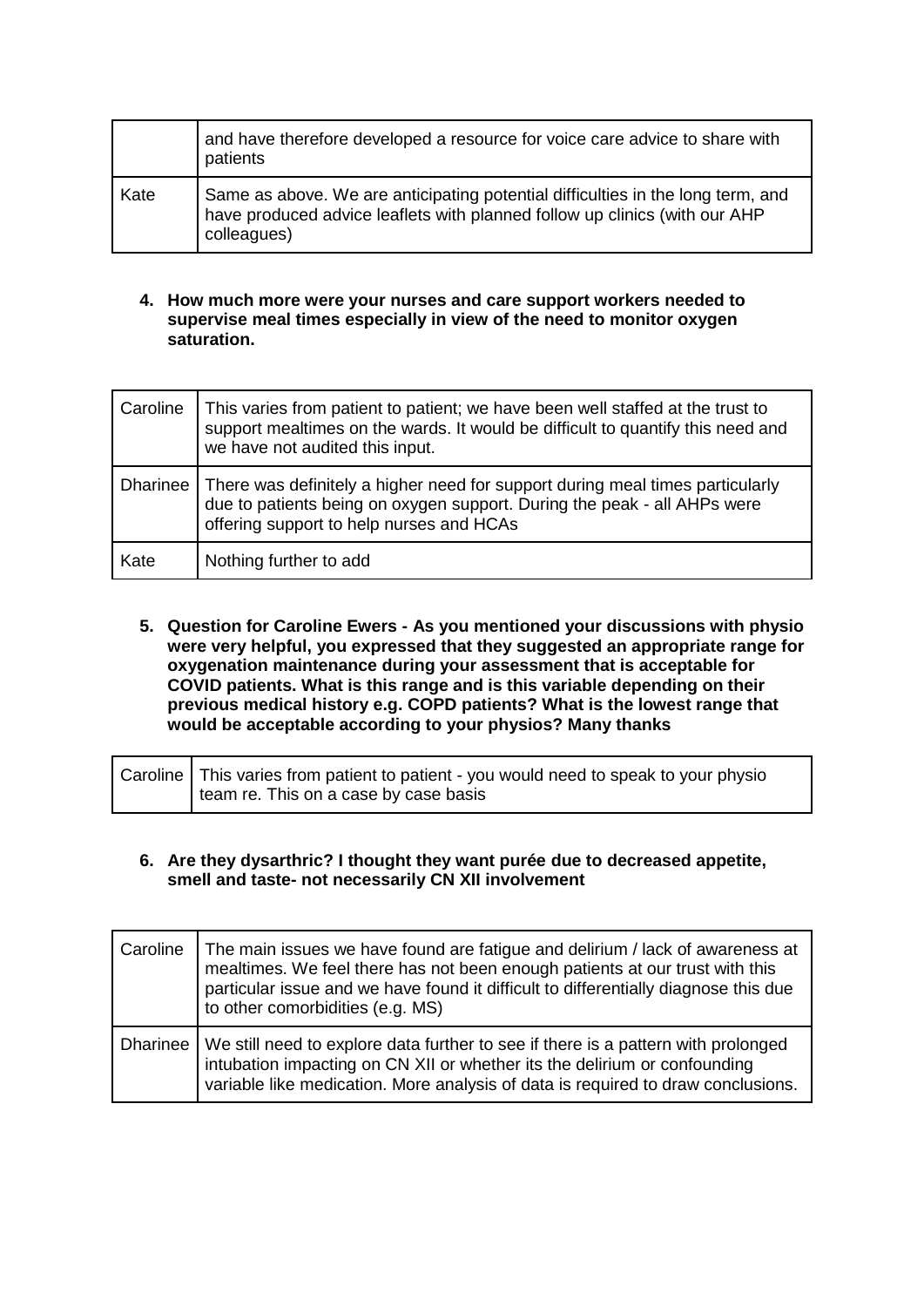**7. If conducting dysphagia assessments remotely ie telehealth, how should we be dealing with carers for example facilitating these assessments with a covid positive patient. As we are treating these as a AGP, should we be ensuring that they are wearing the correct ppe, do we have a responsibility to highlight a potential increased risk of transmission at dysphagia assessments?** 

| <b>RCSLT</b>    | The RCSLT has produced some additional guidance to support members with<br>clinical decision making and risk assessment<br>https://www.rcslt.org/rcslt-statement-on-personal-protective-equipment-PPE                                                             |
|-----------------|-------------------------------------------------------------------------------------------------------------------------------------------------------------------------------------------------------------------------------------------------------------------|
| Caroline        | There continues to be some discrepancies around PPE. RCSLT have<br>submitted a paper for further consideration. In our Trust swallow assessment is<br>not classed as an AGP. We would advise carers should follow the guidance of<br>their organisation and PHE.  |
| <b>Dharinee</b> | As there are local agreements in place, all we can do is draw attention to the<br>guidance.                                                                                                                                                                       |
| Kate            | As suggested above; localised guidance and PHE should be followed. In<br>addition, I would also encourage risk assessing the situation; for example, is<br>the individual able to feed themselves with carer support from a distance,<br>therefore reducing risk? |

#### **8. What proportion of patients started on puree and thin fluids over a weekend then need direct SLT review vs those who the MDT progress to a normal diet without SLT review?**

| Caroline        | In our Trust the progression of recommendations would be by SLT; we are<br>finding that patients are not moving on so rapidly. Additionally, to reduce the<br>footfall we are waiting for patients to medically improve and increasing indirect<br>working (looking at is the patient E&D good amounts / is the visit essential?) |
|-----------------|-----------------------------------------------------------------------------------------------------------------------------------------------------------------------------------------------------------------------------------------------------------------------------------------------------------------------------------|
| <b>Dharinee</b> | All patients started on a pureed diet irrespective of whether this is through the<br>'eating and drinking at risk' out of hours pathway or those placed on a pureed<br>diet by SLTs will be followed up by SLTs.                                                                                                                  |
| Kate            | In our Trust, progression of diet will also be SLT led                                                                                                                                                                                                                                                                            |

#### **9. Are you seeing people with learning disabilities and pre-existing dysphagia who have or have had Covid-19. Are there any insights into the presentation of this population?**

| Dharinee   Although this was answered in the webinar, insight was based on one adult.<br>We definitely need to see many more people with LD and COVID to offer more |
|---------------------------------------------------------------------------------------------------------------------------------------------------------------------|
| insight.                                                                                                                                                            |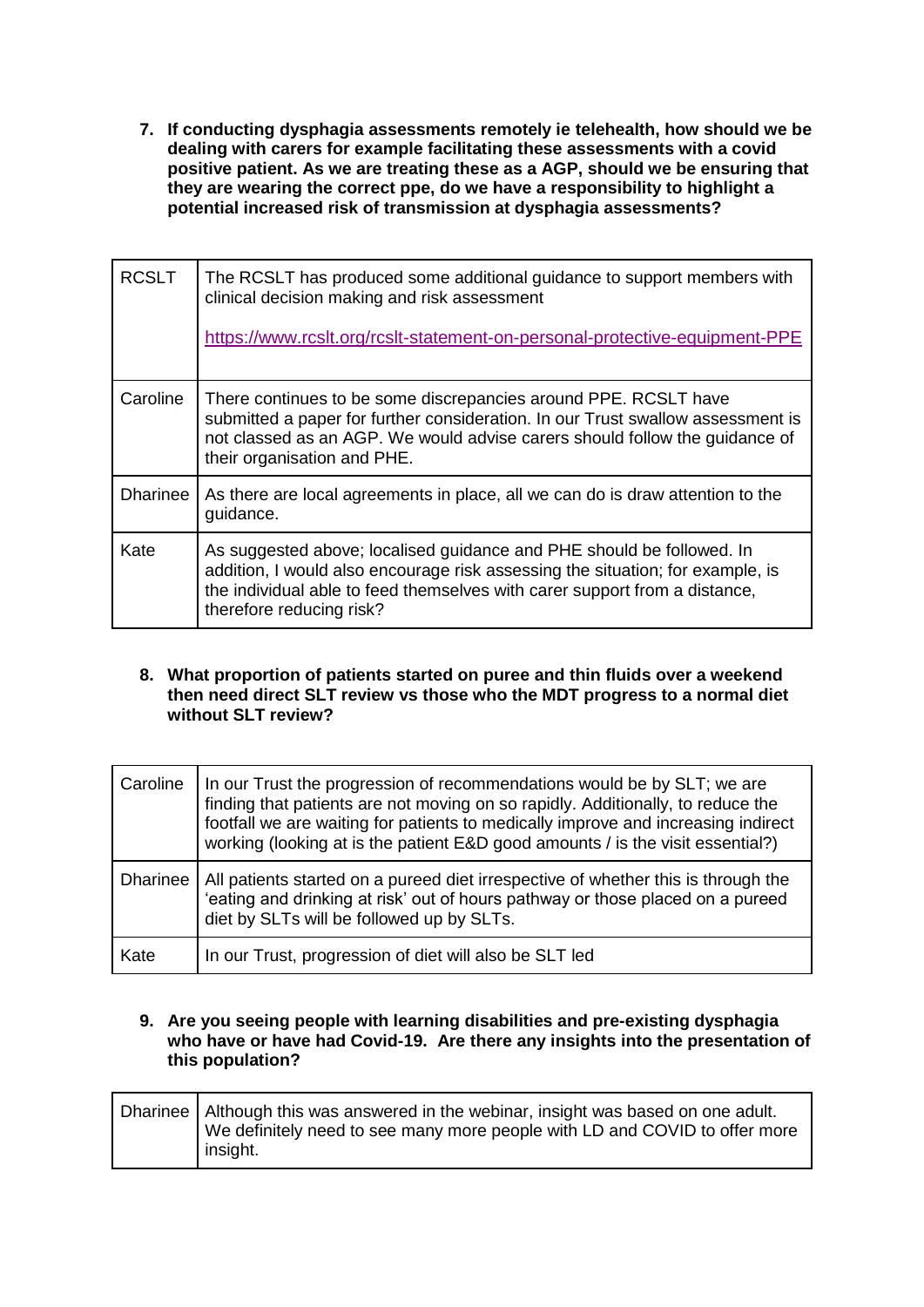| Kate | We have not experienced individuals with LD who have been COVID positive. |
|------|---------------------------------------------------------------------------|
|      |                                                                           |

#### **10. In Kate Harrall's case study, would you be able to elaborate on 'airway threat noted'- does this mean increased risk or signs of aspiration?**

Kate  $\vert$  This was answered in the webinar. Yes, when I referred to airway threat, this meant coughing and throat clearing (ie overt signs of aspiration)

#### **11. What has been the outcome in Kate's Pt case study?**

Kate This was answered in the webinar. A further attempt of an NG was made, but was unsuccessful so oral intake was 'optimised' as best as possible using supplements as prescribed by Dietetics within the restrictions of SLT recommendations. When able, we progressed volume and texture of intake

#### **12. Are there any recommendations for ongoing management of dysphagia in the community?**

| Caroline | Increased access to telehealth to support dysphagia management in the<br>community. As services 're-open' we will need to navigate redesign pathways to<br>cope with COVID and Non-COVID patients in the community.                                                                                            |
|----------|----------------------------------------------------------------------------------------------------------------------------------------------------------------------------------------------------------------------------------------------------------------------------------------------------------------|
| Kate     | From the perspective of clinical dysphagia management, some individuals are<br>reporting effects of post-covid weakness and breathlessness, that may continue<br>to impact for a prolonged period when they return home. I think community SLT<br>needs to be aware of this, and potential for dips in health. |

#### **13. Curious about the evidence base for restricting volumes for oral intake. Is specific to COVID? Wondering what the outcome measure would be to rationalise increasing this restricted intake?**

|      | Caroline   We would not recommend restricting volumes of intake as such unless<br>medically indicated (e.g. refeeding syndrome); we have suggested smaller<br>volumes due to fatigue with some patients (i.e. little and often).                      |
|------|-------------------------------------------------------------------------------------------------------------------------------------------------------------------------------------------------------------------------------------------------------|
| Kate | If this is in response to the case study, smaller amounts of oral intake was<br>initially recommended alongside non-oral feeding, and in response to the<br>individual's inability to manage full portions due to fatigue, weakness and<br>dysphagia. |

#### **14. Wondering if the cranial nerve 12 impairments are also seen early on? I'm just trying to get a picture of covid pts at an early stage as I work with vulnerable adults in residential homes.**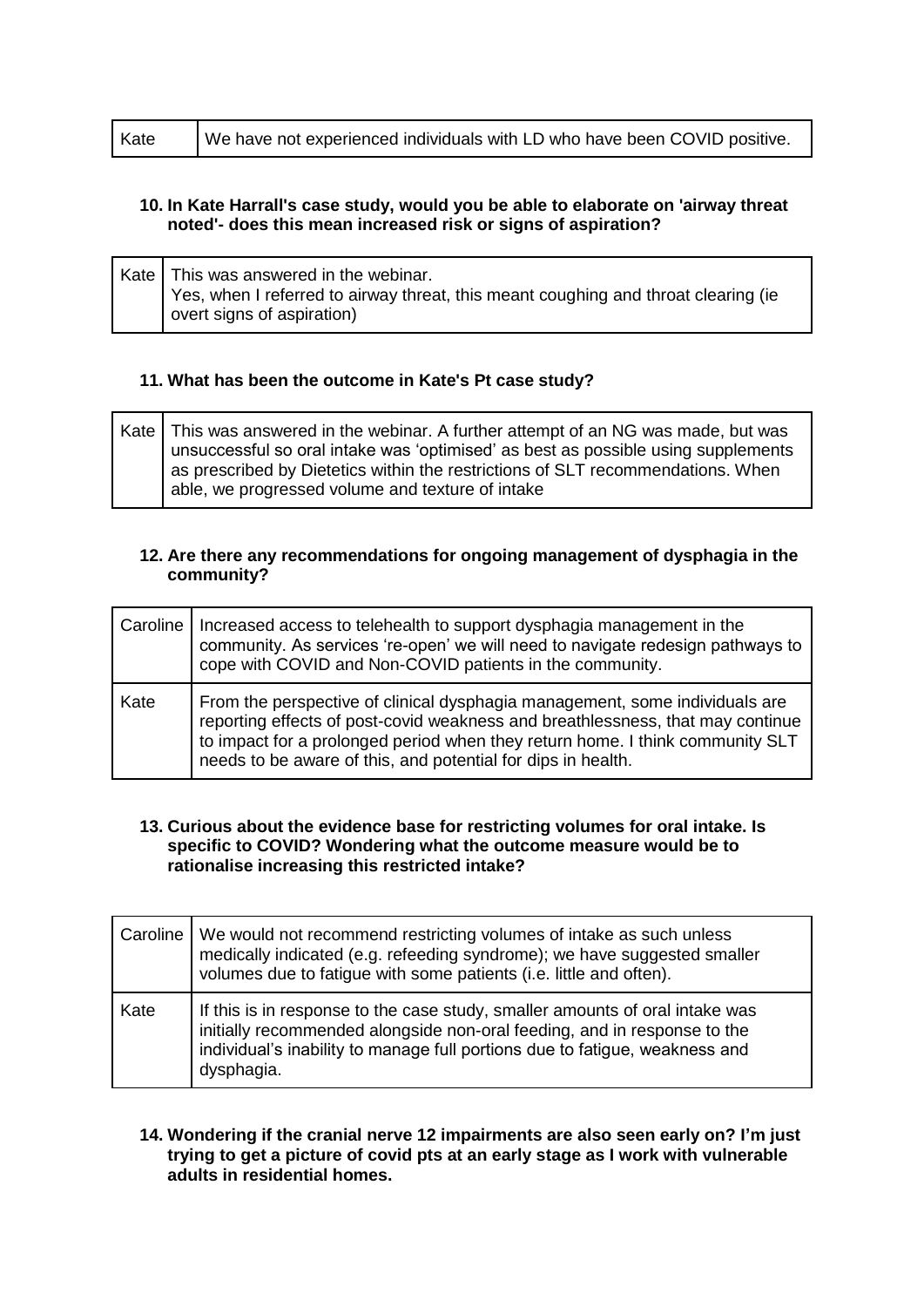| Caroline | See above response. |
|----------|---------------------|
|----------|---------------------|

#### **15. I would love to know more Caroline about the differential diagnosis that you spoke about for people presenting with feds who have covid**

|  | Caroline   It would have to be done in collaboration with the medical team to ensure<br>patients have had the appropriate investigations completed; we advise<br>speaking with the medical team re. Interpretation of investigations. It is a |
|--|-----------------------------------------------------------------------------------------------------------------------------------------------------------------------------------------------------------------------------------------------|
|  | challenging area and even more so without instrumental assessment for<br>objective information to aid differential diagnosis.                                                                                                                 |

#### **16. Have any of the speakers observed patient difficulty with thick pharyngeal secretions or 'plugging off' within the upper respiratory tract with no apparent outward signs?**

|      | Caroline   This question was answered in the webinar.                                                                          |
|------|--------------------------------------------------------------------------------------------------------------------------------|
| Kate | We experienced plugging off with thick secretions with an individual with a<br>tracheostomy, requiring an inner cannula change |

# **17. Have you seen benefit of IVF for patients who are not drinking enough?**

| Caroline   This would be best answered by the medical team in your local area. |  |
|--------------------------------------------------------------------------------|--|
|--------------------------------------------------------------------------------|--|

#### **18. Do we have any sense via clinical info (eg presence/absence of emerging chest infections) of how vulnerable this group might be to silent aspiration? i.e. especially in the context of reduced/no access to instrumental ax?**

| Caroline | We would not know how vulnerable they are to silent aspiration. This would<br>make a good research question - may be a local audit would be helpful?                                                                                                                                                                                                                   |
|----------|------------------------------------------------------------------------------------------------------------------------------------------------------------------------------------------------------------------------------------------------------------------------------------------------------------------------------------------------------------------------|
| Dharinee | FEES is not being conducted and VF within our Trust, on NON COVID patients<br>only so I doubt this data is going to be currently available as you can only<br>objectively assess silent aspiration with objective assessment                                                                                                                                           |
| Kate     | Our experience to date has been that the individuals we have seen have<br>tolerated the recommendations provided and have not seemed to develop<br>chest signs that may suggest silent aspiration. But it is still quite early for us to<br>be sure and, as Dharinee and Caroline have mentioned, we do not have FEES<br>or videofluoroscopy information to know this. |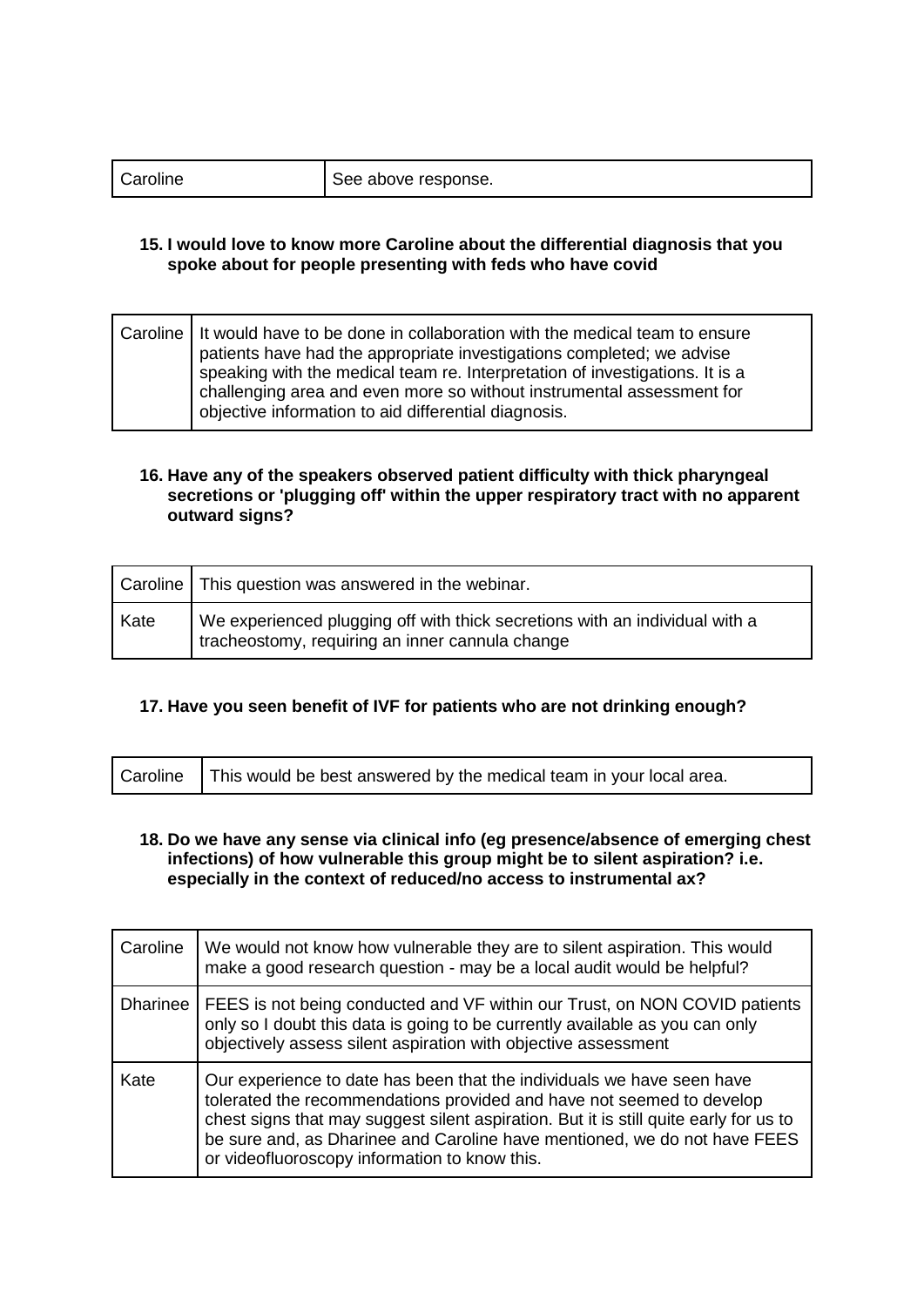## **19. Do you think community SLTs should be available at weekends?**

| Caroline        | We have started running a limited service but most of this has been indirect in<br>the community. This would need to be reviewed and funded appropriately<br>going forward. It may be helpful in the future. |
|-----------------|--------------------------------------------------------------------------------------------------------------------------------------------------------------------------------------------------------------|
| <b>Dharinee</b> | Yes absolutely, now more so than ever there is the need to provide a 7 day<br>service                                                                                                                        |
| Kate            | This could be beneficial, particularly with an increasing rehabilitation demand<br>alongside needing to open up existing services again. However, adequate<br>staffing levels are required to support this.  |

#### **20. Are therapists anticipating > community referrals to Community service post covid and what forms of difficulty might these seem to be e.g. upgrades, dysarthria, voice difficulties?**

| Caroline | We don't know yet - we anticipate some increased referrals due to the unmet<br>need as patients have been d/c rapidly from hospital as medically stable (not<br>'fit') during this period as well as predicted increasing referrals post extubation /<br>critical care stay.                                                                                                                                                                 |
|----------|----------------------------------------------------------------------------------------------------------------------------------------------------------------------------------------------------------------------------------------------------------------------------------------------------------------------------------------------------------------------------------------------------------------------------------------------|
| Kate     | Rehabilitation demand may increase, as well as the requirement to address the<br>need of our existing populations that we have needed to delay or avoid seeing<br>during the pandemic. Specific to the COVID population; dysphagia assessment<br>and review, potential voice outpatient services, and potential cognitive<br>communication assessment and support is anticipated but we need to monitor<br>closely to see how this develops. |

**21. Any advice for community SLTs completing risk feeding decisions for patients/families who are shielding so cannot physically see them? Would appreciate any tips on how to go about upholding principles of mental capacity assessments via telehealth. We may be relying on people in the house to explain or translate information to the patient - how can we get around this?**

| Caroline | If access to telehealth consider patient / family on to facilitate these<br>conversations. Similar to how you may do this in the OP setting prior to Covid -<br>involvement of MDT / provide appropriate resources to facilitate discussions.                                                                                                                                                                                                                                                                                        |
|----------|--------------------------------------------------------------------------------------------------------------------------------------------------------------------------------------------------------------------------------------------------------------------------------------------------------------------------------------------------------------------------------------------------------------------------------------------------------------------------------------------------------------------------------------|
| Kate     | First part of question:<br>Involving family members has proved tricky for us, when they have not been<br>able to see their relative. Make sure that health professionals are providing a<br>similar message so that relatives do not feel confused. Coordinate information<br>delivery though just one or two health professionals if possible. Talk about what<br>the relative's role is; to advocate for the patient rather than being the sole<br>decision maker. Letting us know about their relative and their approach to life |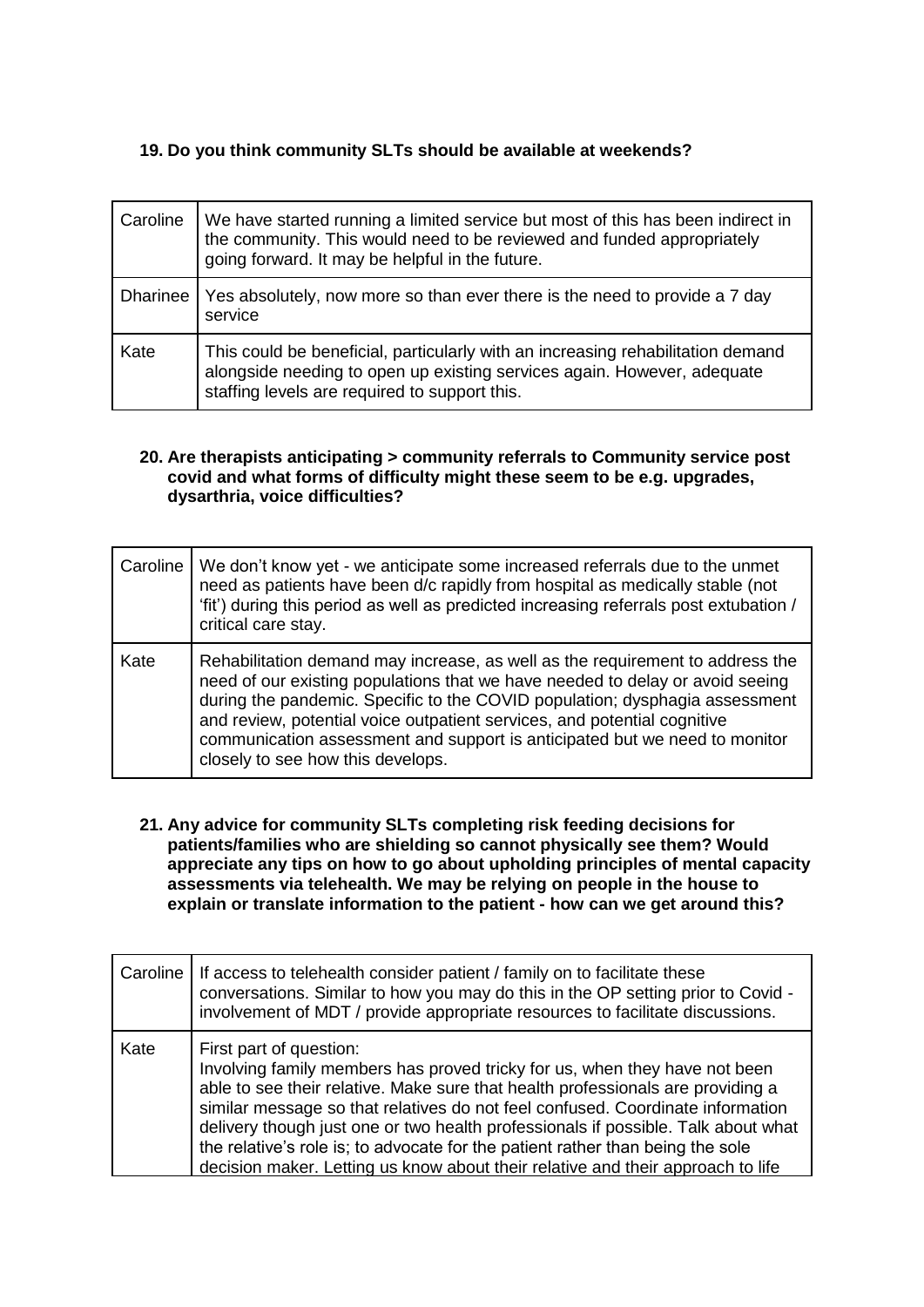#### **22. Cranial nerve XII damage is a known rare complication of endotracheal intubation - good to look out for in this population of survivors who are likely to have had 1) prolonged intubation periods than usual, and 2 ) additional movement and pressure from proning than usual**

| Caroline        | We have limited experience of post intubation patients.         |
|-----------------|-----------------------------------------------------------------|
| <b>Dharinee</b> | Still need to investigate further to establish trend            |
| Kate            | We have not experienced this yet in our post-extubation cohort. |

 **23. I missed the 1st speaker due to technical challenges watching it from home. However, the topics were covered in detail and enjoyed every bit. Because I stopped work voluntarily since 31st March, this was an eye opener. It made me aware of what colleagues are dealing with when managing patients with covid out of critical area. The MDT approach is now robust and supportive documentation for feeding the patient at risk are somehow in place. Management of covid patient is intellectually demanding. My questions are as follows- I am aware the scientists are at the initial stages & not aware of the trajectory of this new virus**

- **1. Are the neurological presentations likely long term.**
- **2. Are these due to covid or some premorbid medical conditions**
- **3. Is there a genetic predisposition**

|      | Caroline   We cannot answer these questions - We feel there will be further research into<br>these areas. |
|------|-----------------------------------------------------------------------------------------------------------|
| Kate | It is not possible to say at this time.                                                                   |

#### **24. One of the speakers spoke about allowing a lower level of desaturation with COVID patients; I wondered If she could specify what levels they are allowing for desaturation?**

| Caroline   Please see previous responses - case by case basis - discuss with physiotherapy |
|--------------------------------------------------------------------------------------------|
| colleagues.                                                                                |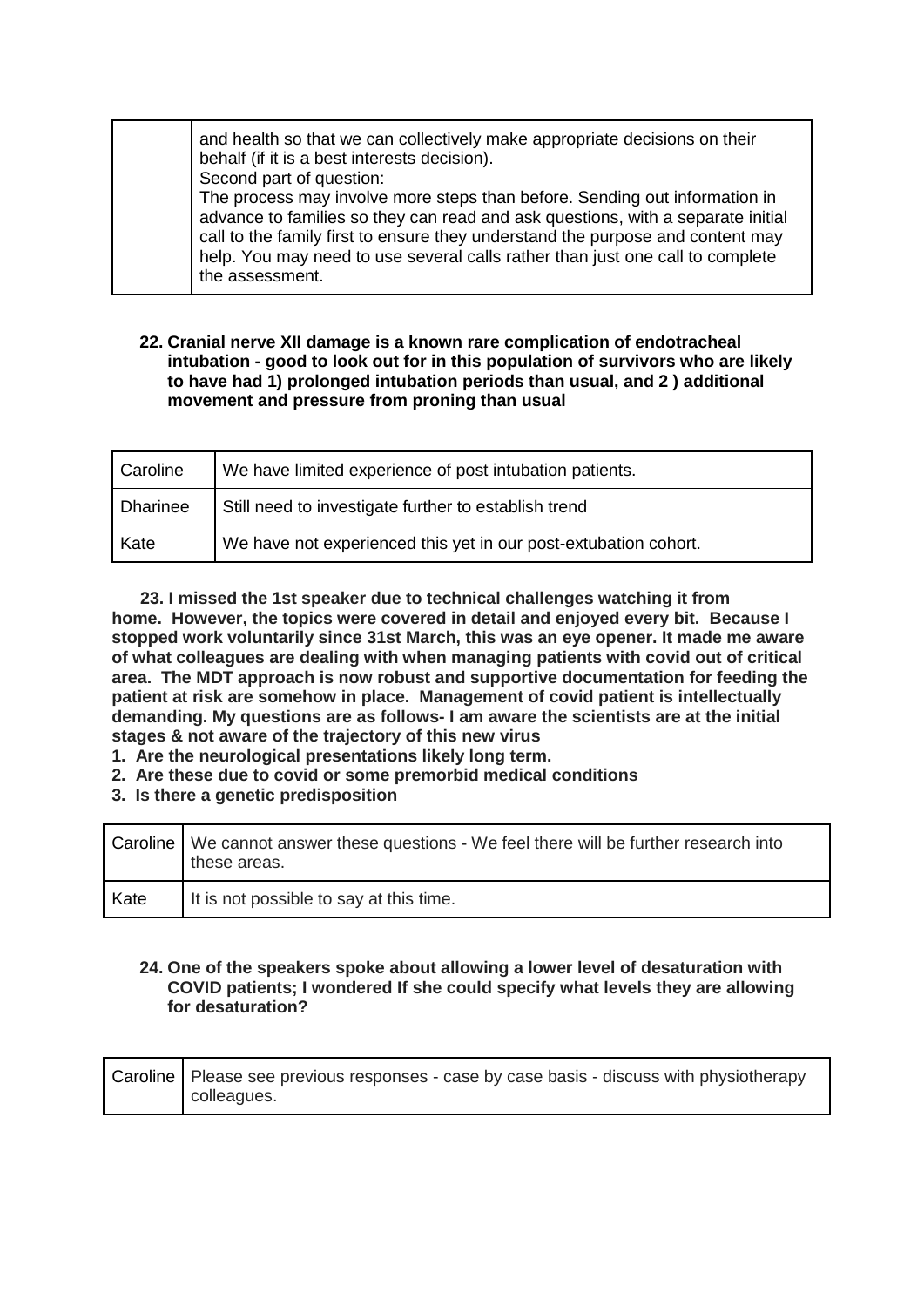**25. I think one of our issues is that care homes should still refer despite us not being able to do routine visits as yet. We were going to send out a letter saying that we are still accepting referrals and offering phone consult service. Any guidance from RCSLT re: continuity of care for non-covid-19 patients as well would be helpful**

| Caroline | We contacted all care homes in our area and sent out information re service<br>/ referrals / advice sheets and we have continued to to receive referrals -<br>these can be triaged daily and managed appropriately (i.e. telehealth / direct<br>contact)                                                                                                                                                                                                                                                                                                                                                                                                                                                                                                                          |
|----------|-----------------------------------------------------------------------------------------------------------------------------------------------------------------------------------------------------------------------------------------------------------------------------------------------------------------------------------------------------------------------------------------------------------------------------------------------------------------------------------------------------------------------------------------------------------------------------------------------------------------------------------------------------------------------------------------------------------------------------------------------------------------------------------|
| Kate     | We also contacted the individuals on our caseload and waiting list to explain<br>we were not able to directly assess or review at present, or there could be a<br>delay to accessing our service.<br>We have been telephoning and using video calling, which has allowed us to<br>continue to see a lot of our community caseload despite the pandemic, and<br>we have the option to respond to urgent need. For example, we conducted a<br>videofluoroscopy with a community patient to aid admission avoidance<br>(repeated chest infections requiring instrumental information to ascertain<br>aspiration risk). There is a lot of guidance on the RCSLT website regarding<br>telehealth, and we have used the RCSLT guidance regarding risk<br>assessment to triage workload. |

# **26. Dysphagia presentations in COVID. Is there any evidence yet on best practice in terms of management?**

| Caroline | No - the RCSLT data collection sheet may support this. We feel we are all<br>learning at present!                                                                                                                                                                                                                             |
|----------|-------------------------------------------------------------------------------------------------------------------------------------------------------------------------------------------------------------------------------------------------------------------------------------------------------------------------------|
|          | Dharinee   Currently collecting data using RCSLT spreadsheet                                                                                                                                                                                                                                                                  |
| Kate     | I think that at present, we are at the stage of sharing our experiences and<br>through this open discussion and collaboration, reaching consensus on best<br>approaches to take. As Dharinee and Caroline have mentioned above,<br>using the RCSLT tools will enable us to collect important data to analyse for<br>learning. |

**27. What happens if I go on the ward for face to face with patients who are suspected but have tested negative and the ward staff's use of PPE is relaxed? Should I insist on PPE? Or should the SLT manager insist on PPEs for all SLT staff when face to face with the patients.**

| RCSLT   Please see above response regarding the additional RCSLT guidance<br>above. Please also refer to tables 1, 2 and 4 in the national PHE guidance |
|---------------------------------------------------------------------------------------------------------------------------------------------------------|
|                                                                                                                                                         |